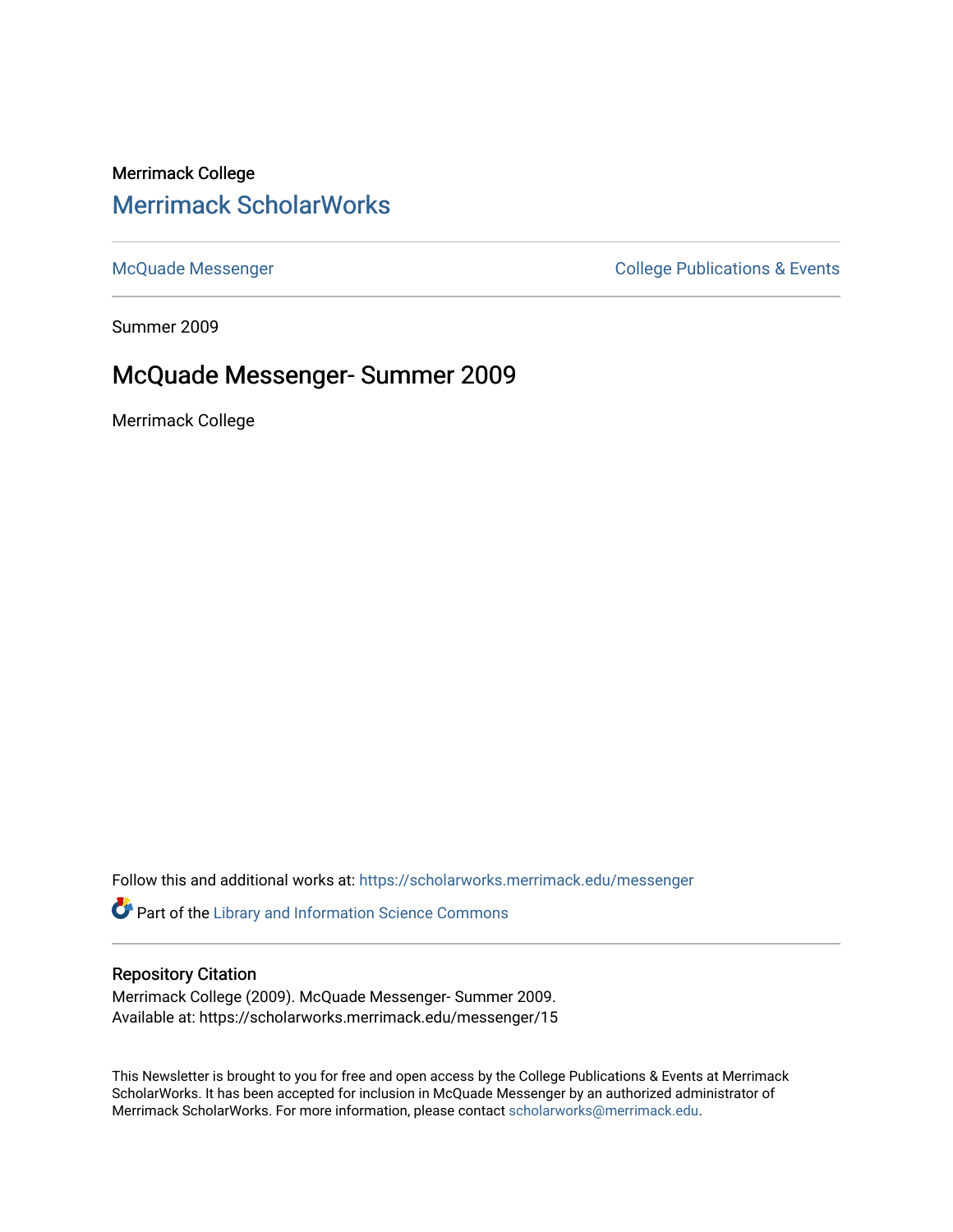

### **From the Director's Desk**



I would like to extend my sincere thanks to all the members of the Merrimack community who took the time to complete the library's recent online survey, and congratulations to the two winners of our incentive prizes! Pictured is our student winner, Kerri Domohowski, with her new iPod Shuffle. The employee winner is Assistant Professor of Management, Jane Parent, who has won a new digital camera just in time for summer vacation.

The LibQUAL survey, developed by members of the Association for Research Libraries, i a valuable tool for assessing and improving library services. We will be receiving our institution's results and analysis of the data in the next week or two, and one of the most important summer projects for the staff at McQuade Library will be to find ways to improve the services and resources that we offer, based on our survey results.

I have already had the opportunity to read the comments that survey participants submitted, and one of the recurring themes was concern about the noise level in the library. As we approach Final Exam week, I want to remind you that the Periodicals Room on the second floor of McQuade Library is a designated silent study area, and this policy will be *strictly enforced* during exam week. And if you need to gather for a group study session, presentation rehearsals, or other group projects, please consider reserving one of our seminar rooms to help control noise in common areas.

If you'll be on campus or in the area this summer, remember that McQuade Library is open all year, so keep us in mind for your vacation reading and movie watching. And if you'll be taking or teaching courses here this summer, reference librarians will, as always, be available to help you with your research assignments. No matter what your plans may be, I wish you a relaxing, restorative, and wonderful summer!

*~ Bridget Rawding*



### **HOT Summer Titles**

*iPod Shuffle*

Just in time for summer, the library has renamed its McNaughton book collection of bestseller books **Hot Titles.** These items can be found in the front lobby and have the prefix **[HOT]** in front of their call number in the catalog.

Titles are added to this collection every month and are generally chosen from bestseller lists featured in the [New York Times](http://www.nytimes.com/pages/books/bestseller/) and [USA Today](http://content.usatoday.com/life/books/booksdatabase/default.aspx) as well as on [Barnes&Noble.com](http://www.barnesandnoble.com/bestsellers/top100.asp?PID=3950&) and [Amazon.com](http://www.amazon.com/gp/bestsellers/books).

Suggestions can be sent to [Joe St. Germain.](mailto:stgermainj@merrimack.edu)

Some of the most popular titles in this collection include: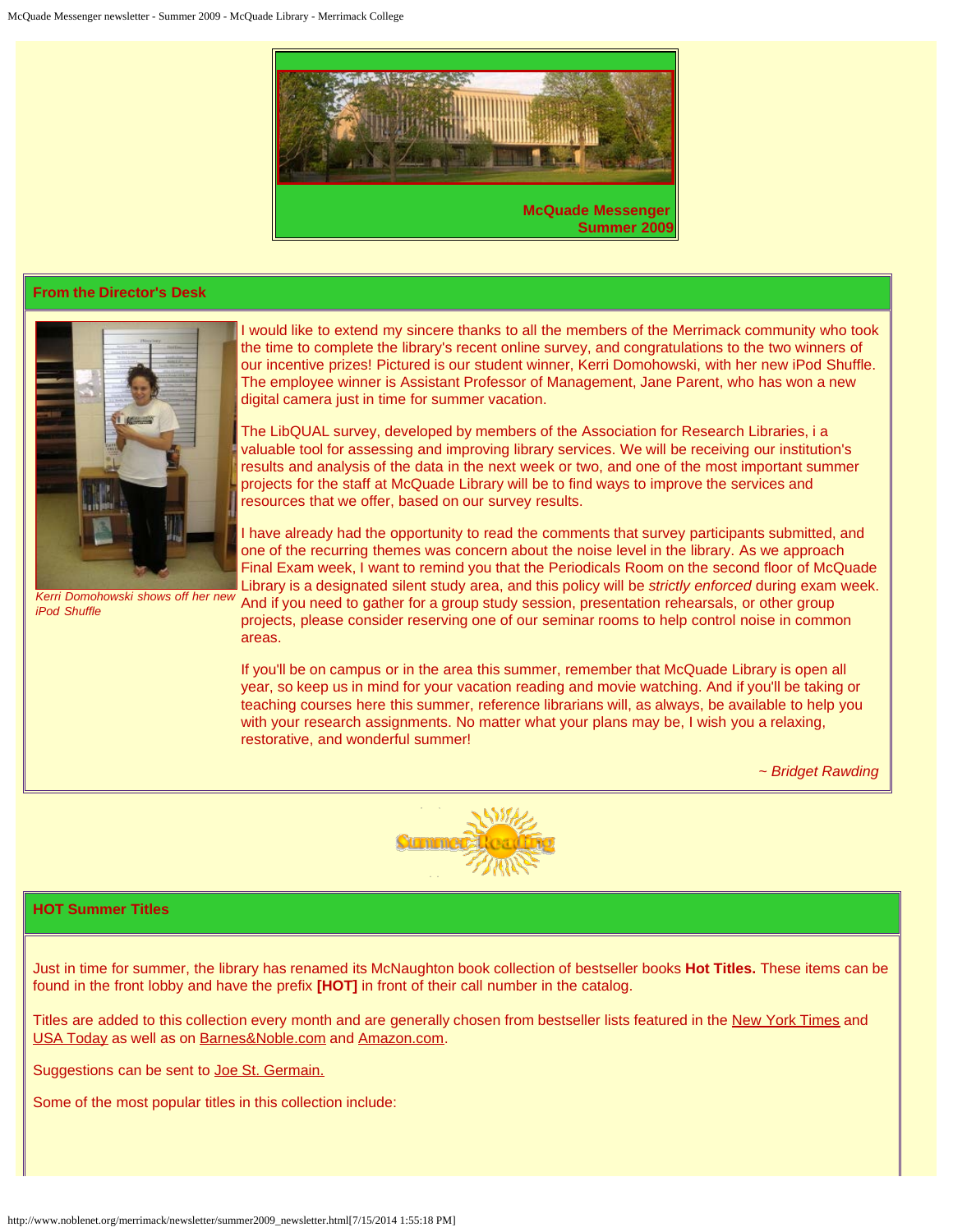McQuade Messenger newsletter - Summer 2009 - McQuade Library - Merrimack College





**The Last Lecture**  by Randy Pausch

**The Guernsey Literary and Potato Peel Pie Society** 

by Mary Ann Shaffer and Annie Barrows



**Nineteen minutes : a novel**  by Jodi Picoult



**The Beach House** by Jane Green

We invite you to come in and browse our **Hot Titles.**



**McQuade Centennial Exhibition & New Books Notes to Students Notes to Students** 



MCQUADE LIBRARY ART GALLERY, MAY - JULY, 2009

Our New Books Lists feature recent additions to the McQuade Library collection:

[March 2009 Acquisitions](http://www.noblenet.org/merrimack/booklists/2009_03.html)

[March 2009 Education Resources Center Acquisitions](http://www.noblenet.org/merrimack/erc/booklists/2009_03erc.html)

As you prepare for finals, remember that McQuade Library has a designated Silent Study area: the **Periodicals Room**.

Talking and cell phone use is strictly prohibited in this area. During finals week, Library staff members will control noise in the building as much as possible.

If you have problems studying due to disruptive activity or noise, please talk to a staff member at the Circulation Desk or Reference Desk on the first floor.

The entire McQuade Library staff wishes you the best of luck during finals!



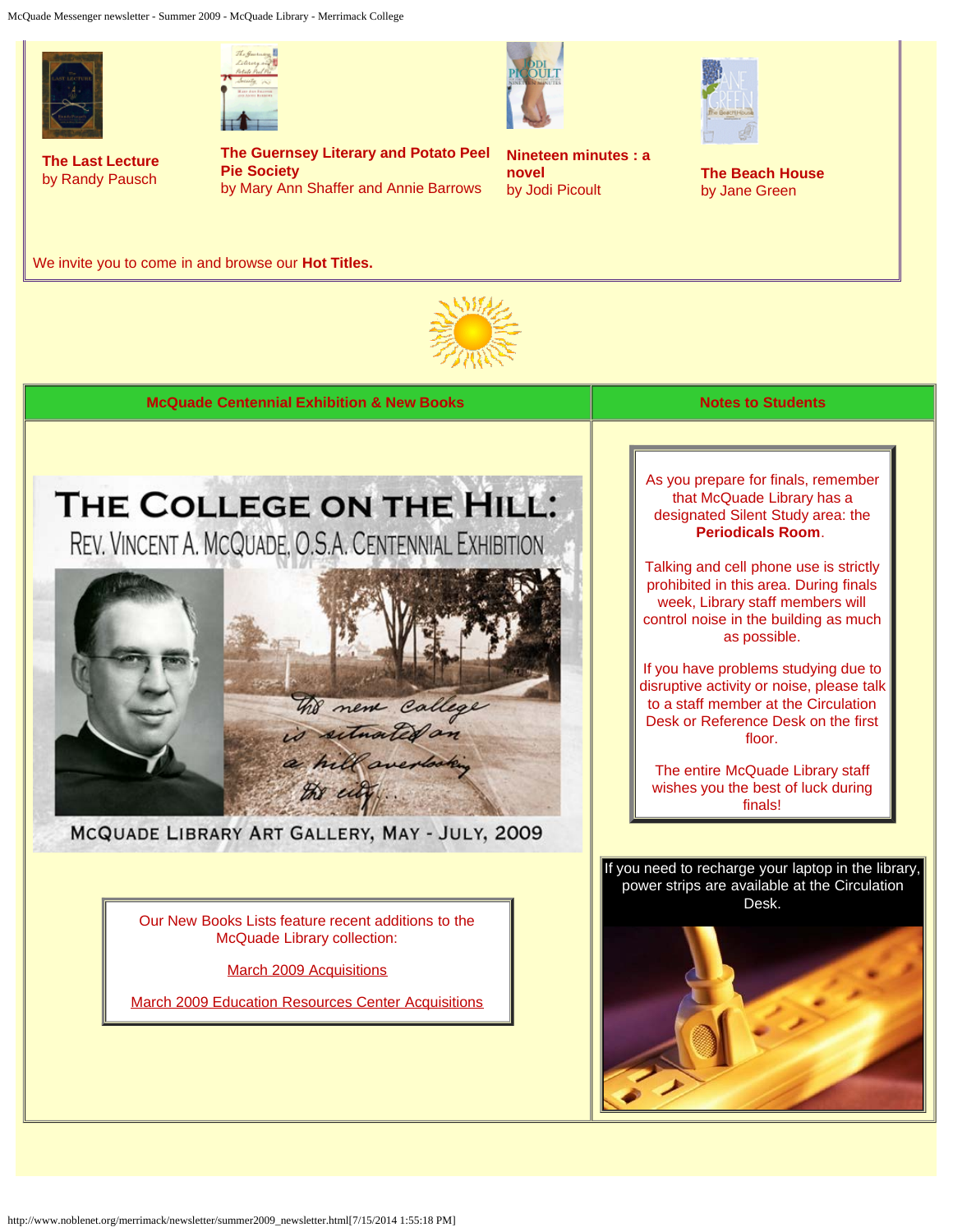

#### **Spotlight on Alana Ngo, Graduating Library Circulation Student Worker**

As Commencement 2009 quickly approaches, McQuade Library staff sadly say goodbye to their senior library student workers. This year 7 library student workers will graduate—including a year round fixture at the library's front circulation desk, **Alana Ngo.**



Alana, a resident of the Philippines, began working at the library in September 2006 and worked during breaks and summers in addition to the academic semesters. She is conscientious, personable to all library staff and patrons, and always takes her work at the library seriously! Alana is a Health Science major here at Merrimack, and is also attending Northern Essex Community College, Lawrence and will receive her RN degree in spring 2010.

According to Alana:

"Living and studying in another country has been the most rewarding and liberating experience of my life. It is an eye-opening experience, which gave me the ability to view the world differently and from several perspectives. I have learned to embrace diversity, and it interests me to know about different ideals and cultures. Living away from home gave me the opportunity for independence and responsibility, especially being employed at McQuade Library-my first job! I do recommend for students to study abroad, as it is a life-changing experience that should not be missed."

All of us at McQuade library wish Alana, and all our seniors, much success and happiness in their future endeavors.



#### **Library Instruction Update**

The Library Instruction program continues to thrive at McQuade Library. During the Spring semester, librarians taught over 40 course integrated library instruction sessions spanning across many different disciplines and reaching well over 500 students. A list of course research guides developed for these sessions can be found [here](http://www.noblenet.org/merrimack/crg.htm).

This semester **all** students enrolled in the "Introduction to College Writing" (ENG1050) course visited McQuade and discovered scholarly resources beyond first-year favorites Google and Wikipedia. Students learned how to find appropriate and credible sources to incorporate into their writing and they also learned how to critically evaluate the sources that they come across. Upper level students built upon these basic information literacy skills and received instruction tailored to specific research assignments. All these classes incorporated hands-on lab time that allowed students to work directly with specialized resources during the class.

Here are a few examples of excellent faculty/librarian collaborations during the Spring semester.

Professor [Deborah Margolis](http://warrior.merrimack.edu/academics/liberal_arts/Education/MeetFacultyStaff/Pages/fac_DeborahMargolis.aspx) in the Education Department brought her upper level [Psychology of Learning and Assessment](http://www.noblenet.org/merrimack/guides/EDU3210.htm) students to the library. Students worked in groups to find articles about academic after school enrichment programs for the urban poor.

Dr. Margolis writes, "It is clear from my students' written work that they learned from the library instruction sessions. They now definitely understand the difference between popular media and scholarly journals, so they now know how to access the information that they need to write a literature review. As a bonus, I learned some new things during the session. Overall, I was delighted by our experience at the library. It is a pleasure to see that my students are applying what they learned during the session to their own work."

English Professor [Geraldine Branca](http://www.merrimack.edu/academics/liberal_arts/English/MeetFacultyStaff/Pages/GeraldineBranca.aspx) and her [Introduction to College Writing](http://www.noblenet.org/merrimack/guides/ENG1050branca.htm) students visited the library.

Dr. Branca writes, "My first-year writing students found the library research session very useful, so much so that I will request additional instructional time next time. The session reinforced principles and practices regarding research methodology they had